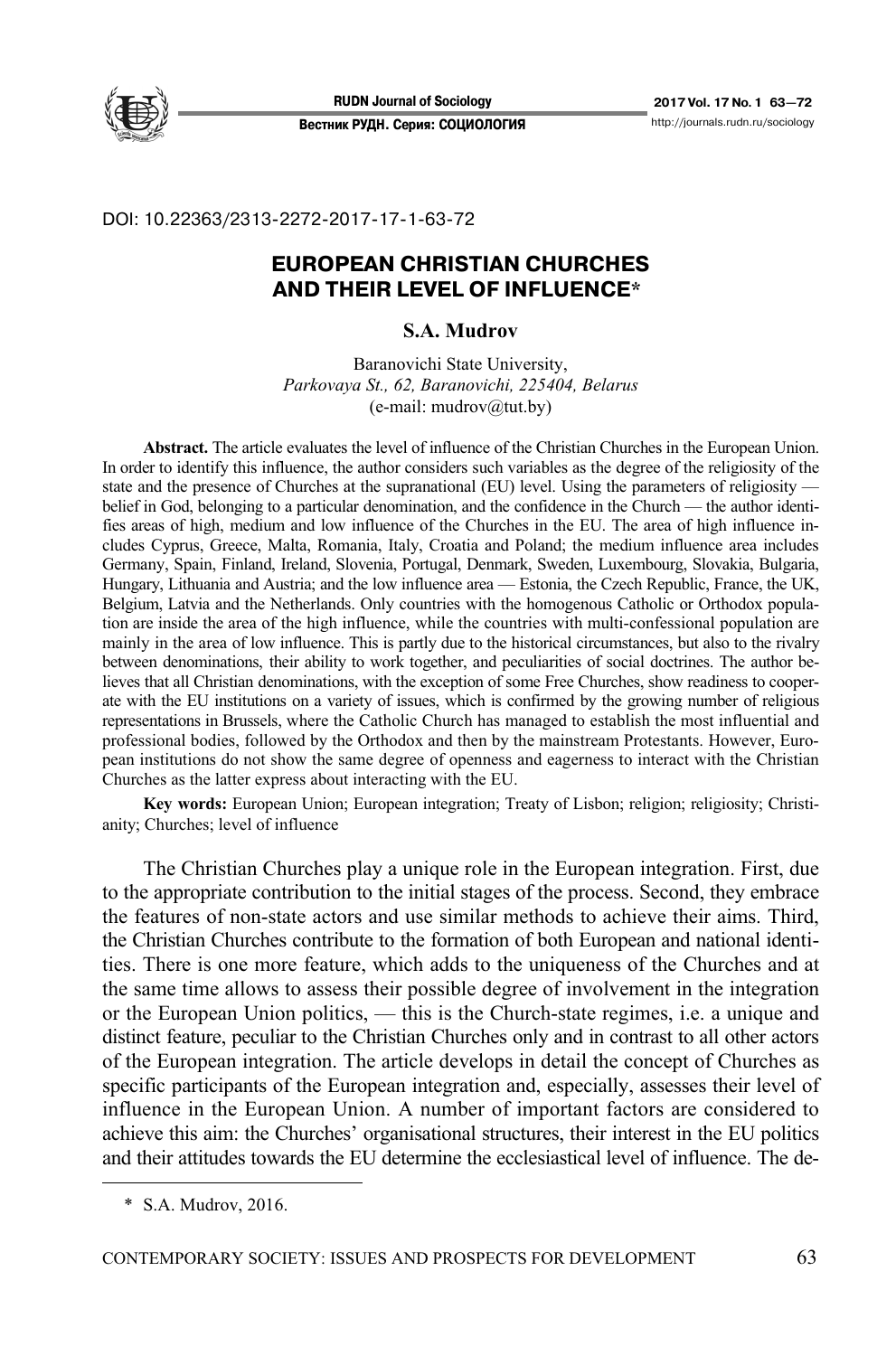gree to which a state is religious and the presence of the Churches at the supranational (EU) level are also relevant. Taking all this into account enables to estimate in detail how the Churches exercise their influence in various ways, and what level of influence is achieved by different denominations.

### **HISTORICAL AND CONFESSIONAL TRAJECTORIES**

The formation of the Church-state systems has been a long and complicated process, not without its own conflicts and disputes. The modern models of the Church-state relations mostly developed in the XXth century since earlier "church and state institutions were closely intertwined" [11. P. 252]. In fact, in most countries of what is now the EU the monarchs generally dominated the Church and even assumed the right to appoint bishops and, furthermore, to interfere in the doctrinal issues [11. P. 253—255]. Thus, the relations between the Church and the state were largely unequal; this inequality was disadvantageous for the Churches. There is also a theory that the confessional structure had an impact on the Church-state relations. For instance, H. Knippenberg believes that the Church-state relations differ substantially between the Western and Eastern Christianity, "and this divide can be expected to have direct implications and consequences not only for political conflicts in the European states, but also for the religious landscapes involved" [6. P. 255]. His view is similar to that of John Madeley: "the pattern of church-state relations in society X can, in part at least, be explained by the fact that it is a mono-confessional Orthodox or Catholic or Lutheran society; alternatively, in the case of society Y, that it is a multi-confessional society with a particular range and balance of confessions represented. To make sense of these patterns, two factors must be examined in each case: the character of the different confessional traditions, particularly as this relates to church-state relations, and how strongly they are represented relative to other traditions [9. P. 34].

If we accept J. Madeley's concept of the mono-confessional blocs and multi-confessional belts, then the confessional distribution in the EU will be as follows: (a) Austria, Belgium, Croatia, France, Poland, Ireland, Lithuania, Luxembourg, Portugal, Spain, the Czech Republic, Slovakia, Malta, Slovenia and Italy belong to the Catholic bloc; (b) Romania, Bulgaria, Greece and Cyprus belong to the Orthodox bloc; (c) Denmark, Sweden and Finland belong to the Lutheran bloc. The remaining six EU countries (Germany, the United Kingdom, the Netherlands, Hungary, Latvia and Estonia) cannot be regarded as mono-confessional states, although there are only a few religious minorities in some of them. However, in some of these states the substantial confessional changes are observed: for example, in Estonia traditionally regarded as a Lutheran country more people now identify themselves as Orthodox than as Lutherans according to the last census data [14].

## **RELIGIOSITY AS A FACTOR OF THE CHURCHES' INFLUENCE**

No mainstream Christian Church totally abstains from participation in the European integration process. Only sectarian Protestants, who are extremely hostile towards the EU, try to build a wall of separation between themselves and the European institutions. However, this is an exception, not a rule. In the framework of this participation, the Churches can interact with national governments on the EU issues. This interaction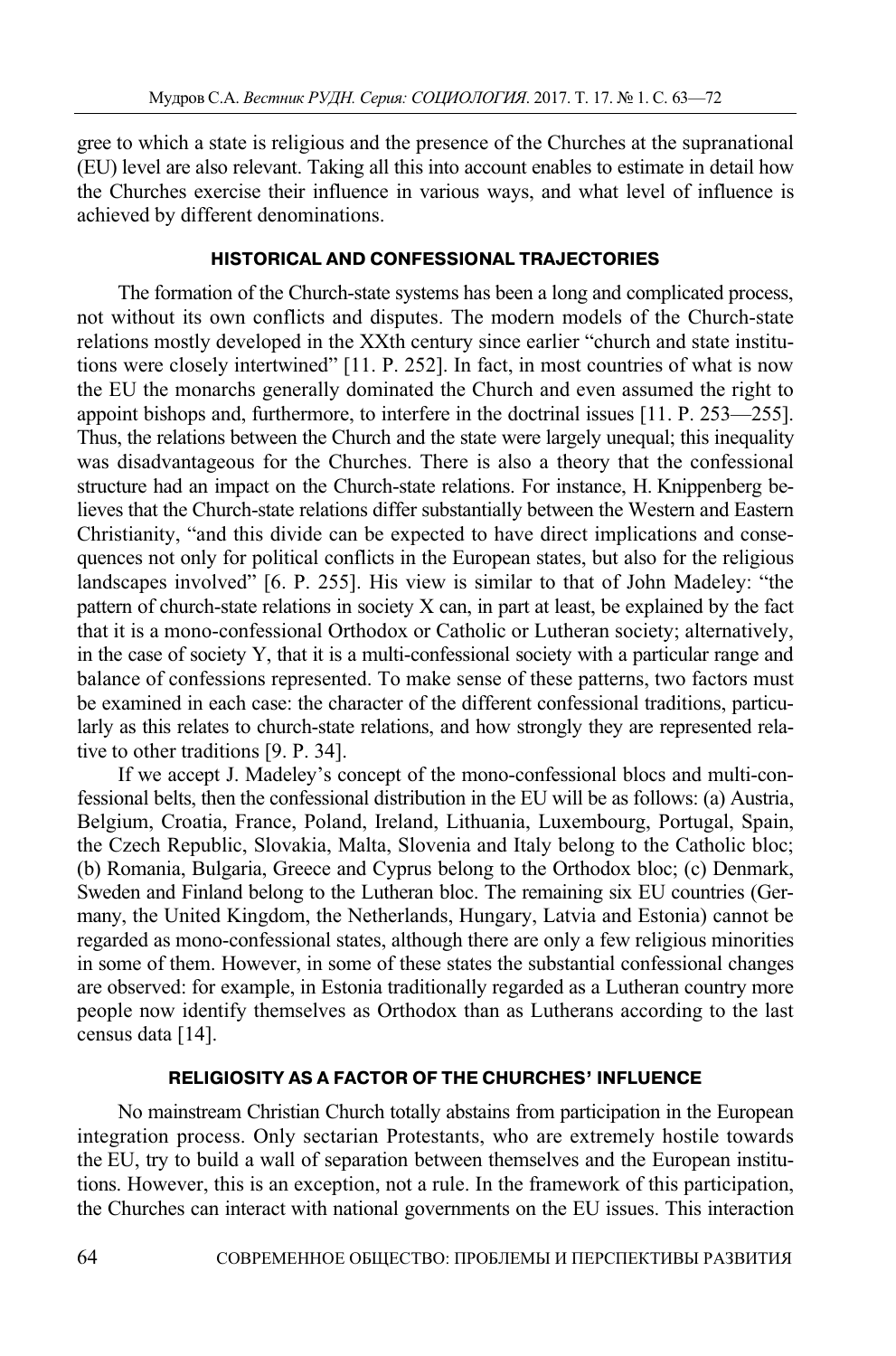can be more intense and successful for those Churches, which are more influential and highly rated within their own countries. Their level of influence is also determined by the level of religiosity and historical circumstances of their countries. In fact, the Churches can exercise more influence in the countries, in which they have more adherents (among the electorate of politicians) and contributed positively to some historical developments (for example, the Catholic Church's support for the *"Solidarność"* movement in Poland).

Indeed, as was noted by J. Haynes, "the more secularized a society, the less likely religious organisations will be able to play a politically significant role" [5. P. 5]. The Churches are able to influence the EU developments through the authorities of member states. However, this depends on the ability of Churches to play "a politically significant role" in their countries. In order to assess the Churches' possible significance and their ability to influence the national political settings (which depends on the ability to exercise influence at the European level), we need to identify the level of religiosity in the EU member states through the objective parameters. These include the level of belief in God and people's self-identification with a particular denominational group. In addition, the level of general trust to particular Churches helps to assess their potential influence. The latest data on the level of belief in God in Europe is available for 2010. The questions asked by the Eurobarometer distinguish the pure belief in God (presumably more of a Christian character) and a vague belief in some sort of spirit or life force. The data is available for all EU countries (see Table 1).

| Country               | You believe there is a God | You believe there is some<br>sort of spirit or life force |
|-----------------------|----------------------------|-----------------------------------------------------------|
| Belgium               | 37                         | 31                                                        |
| <b>Bulgaria</b>       | 36                         | 43                                                        |
| Cyprus                | 88                         | 8                                                         |
| <b>Czech Republic</b> | 16                         | 44                                                        |
| Germany               | 44                         | 25                                                        |
| Denmark               | 28                         | 47                                                        |
| Estonia               | 18                         | 50                                                        |
| Latvia                | 38                         | 48                                                        |
| Netherlands           | 28                         | 39                                                        |
| Poland                | 79                         | 14                                                        |
| Portugal              | 70                         | 15                                                        |
| Romania               | 92                         | $\overline{7}$                                            |
| Sweden                | 18                         | 45                                                        |
| Spain                 | 59                         | 20                                                        |
| Finland               | 33                         | 42                                                        |
| France                | 27                         | 27                                                        |
| United Kingdom        | 37                         | 33                                                        |
| Greece                | 79                         | 16                                                        |
| Hungary               | 45                         | 34                                                        |
| Ireland               | 70                         | 20                                                        |
| Malta                 | 94                         | $\overline{4}$                                            |
| Italy                 | 74                         | 20                                                        |
| Austria               | 44                         | 38                                                        |
| Lithuania             | 47                         | $\overline{37}$                                           |
| Luxembourg            | 46                         | 22                                                        |
| Slovenia              | 32                         | 36                                                        |
| Slovakia              | 63                         | 23                                                        |
| Croatia               | 69                         | 22                                                        |

**The level of belief in God (%)** [12. P. 204]

Table 1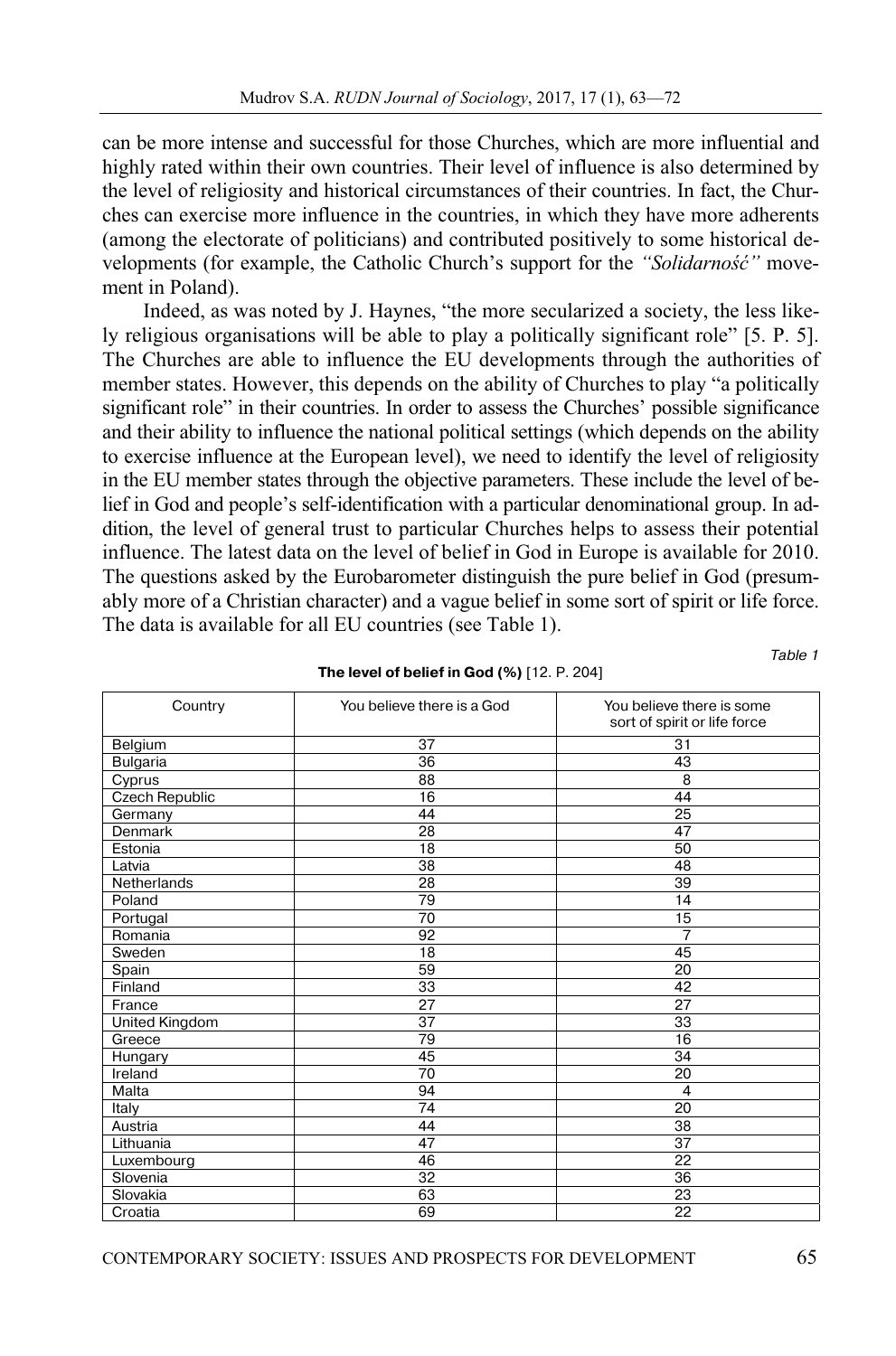It is worth noting that the number of non-believers does not exceed 50% in any EU country being highest in France (40%), the Czech Republic (37%), the Netherlands (30%), Estonia (29%), Germany and Belgium (27% each) [12. P. 204]. The latest data on belonging to a particular denomination is available for 2012. This figure shows if people are willing to proclaim their religiosity and demonstrate their association with an organised religion. The question was "Do you consider yourself to be...?", and respondents were able to express their religious affiliation. Most of them chose a Christian denomination: Catholic, Orthodox or Protestant; some chose "other Christian'. This data, which is the sum of those who articulated their belonging to particular denomination, is presented in Table 2.

Country **Total percentage of those** belonging to a denomination Belgium 65 Bulgaria 85<br>Cyprus 99 Cyprus Czech Republic and 34 Germany 65 Denmark 71 Estonia 45 Latvia 69 Netherlands 144 Poland 92 Portugal 93 Romania 98 Sweden 52 Spain 71 Finland 82 France 58 United Kingdom 58 Greece 97 Hungary **National Hungary** 71 Ireland 92 Malta 96 Italy 92 Austria 86 Lithuania 190 Luxembourg 75 Slovenia 68 Slovakia 78

| <b>Belonging to a Christian denomination (%)</b> [13. P. T98] |  |  |
|---------------------------------------------------------------|--|--|
|                                                               |  |  |

Table 2

Thus, in 27 EU countries for which the Eurobarometer data is available (all member states except Croatia) only in three (the Czech Republic, Estonia, and the Netherlands) the majority of population do not belong to any denomination or religion.

The third factor, which needs to be taken into account, is the level of confidence in the Church. Here the most recent data is available for 2008. The data of the European Values Study show that the level of confidence in the Church remains high in many EU countries. The number of people who say they have "a great deal" or "quite a lot" of confidence in the Church constitutes the majority in Croatia (53.2%), Cyprus (69.5%), Italy (64.2%), Portugal (73.5%), Greece (54.3%), Malta (79.8%), Denmark (60.6%), Ireland (54.6%), Latvia (60.2%), Lithuania (70.6%), Poland (62.7%), Slovakia (59.3%)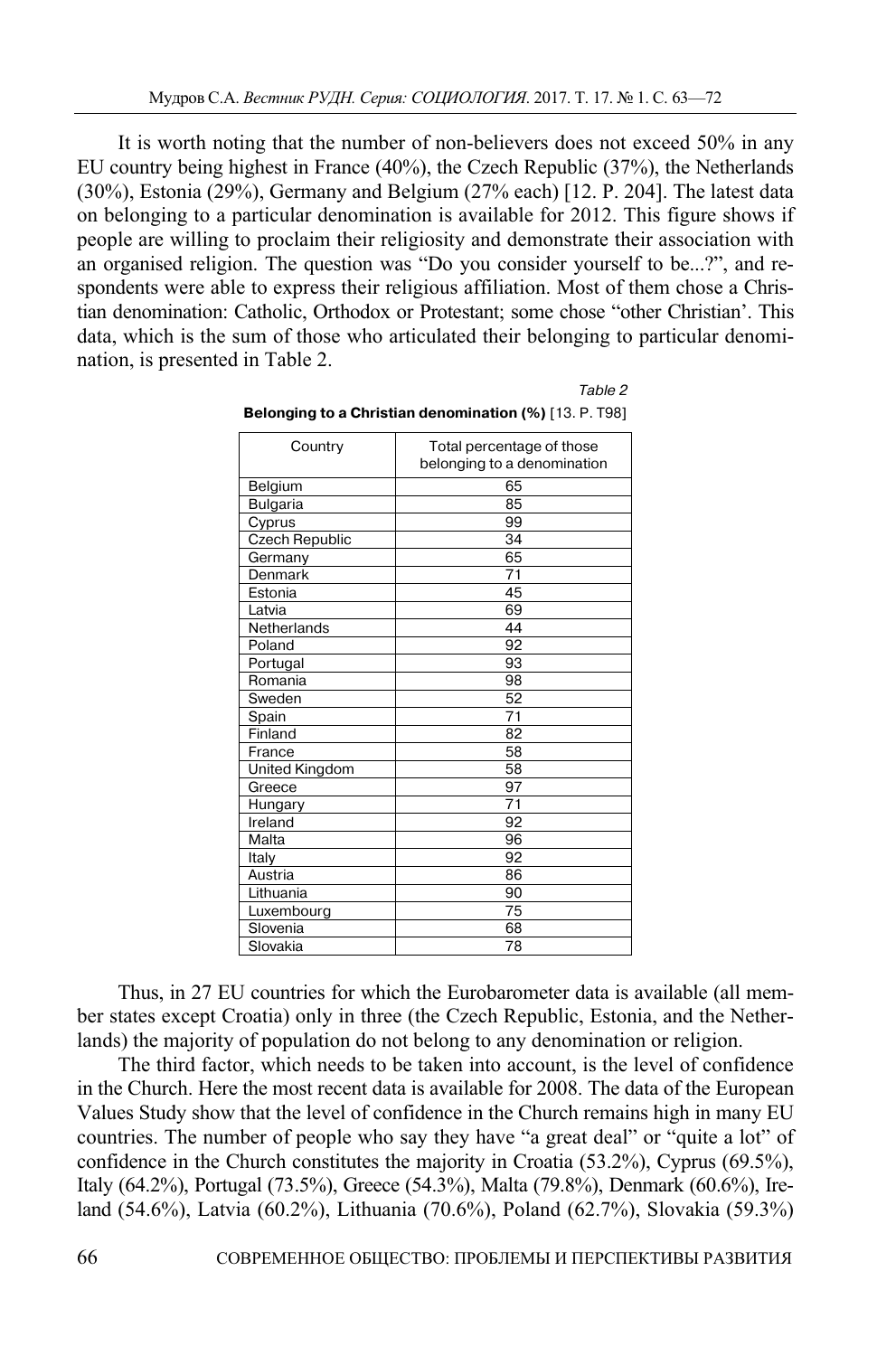and Romania (85.3%). Even in other EU member states, where the level of confidence in the Church is not substantially high, no particularly high level of mistrust was recorded. The very negative assessment ("none at all") exceeded 30% only in two cases: the Czech Republic — 44% and Spain — 33.9%, and closely approached 30% in Germany (28.1%) and Belgium (27%) [4].

If we combine three parameters analysed above, we can refer to the existence of different areas of Churches' influence in the EU. The area of high influence includes Cyprus, Greece, Malta, Romania, Italy, Croatia and Poland; of medium influence — Germany, Spain, Finland, Ireland, Slovenia, Portugal, Denmark, Sweden, Luxembourg, Slovakia, Bulgaria, Hungary, Lithuania and Austria; and of low influence — Estonia, the Czech Republic, France, the United Kingdom, Belgium, Latvia and the Netherlands. Only Orthodox and Catholic countries with highly homogenous religious populations constitute the Churches' areas of high influence, while the countries from the multiconfessional belts are mainly in the area of low influence. This is partly due to their historical circumstances, but also to the rivalry between denominations, their ability (or inability) to work together and the peculiarities of social doctrines (since the liberalisation of social doctrines and practices often alienates believers and does not attract new ones). These three areas enable us to identify countries where the higher participation of the Churches in the national politics (and their corresponding influence at the supranational level) is expected, and areas where participation is expected to be lower. However, to get a full picture of the situation, we need to look at the Churches at the supranational level.

#### **CHURCHES AT THE SUPRANATIONAL LEVEL**

The presence of the Churches at the supranational level is a crucial indicator for defining how actively and successfully the Churches can monitor the EU policy-making. It is of particular importance in their attempts to influence the decision-making process. The work of representations in Brussels is also a reflection of the Churches' interest in EU developments and their desire to participate in the European integration. First, it is important to underline that only the Roman Catholic Church has established its presence in the EU at the diplomatic level in two forms: the Embassy of the Holy See to the EU, and the mission of the Sovereign Military Order of Malta. Of course, the Papal Nuncio (appointed first in the capacity of a Nuncio for the European Community in 1970) takes it as a natural task to defend, using diplomatic means, Vatican's interests at the European level. The Sovereign Order of Malta's circumstances are not as favorable as for the Holy See: the representation of the Order is recognized as a diplomatic entity by the European Commission, but not by the EU member states. However, no other religious representation is regarded as a diplomatic mission; none could even acquire this status.

The Transparency Register website of the European Commission lists 50 organizations in the Section V "Organizations representing churches and religious communities". However, not all religious organisations have chosen to register in the Section. Some (for example, Christian Solidarity Worldwide, Eurodiaconia, Christian Aid and other) chose to register in the Section III "Non-governmental organizations", and a small number of organizations did not register at all. The religious representations are mainly Chris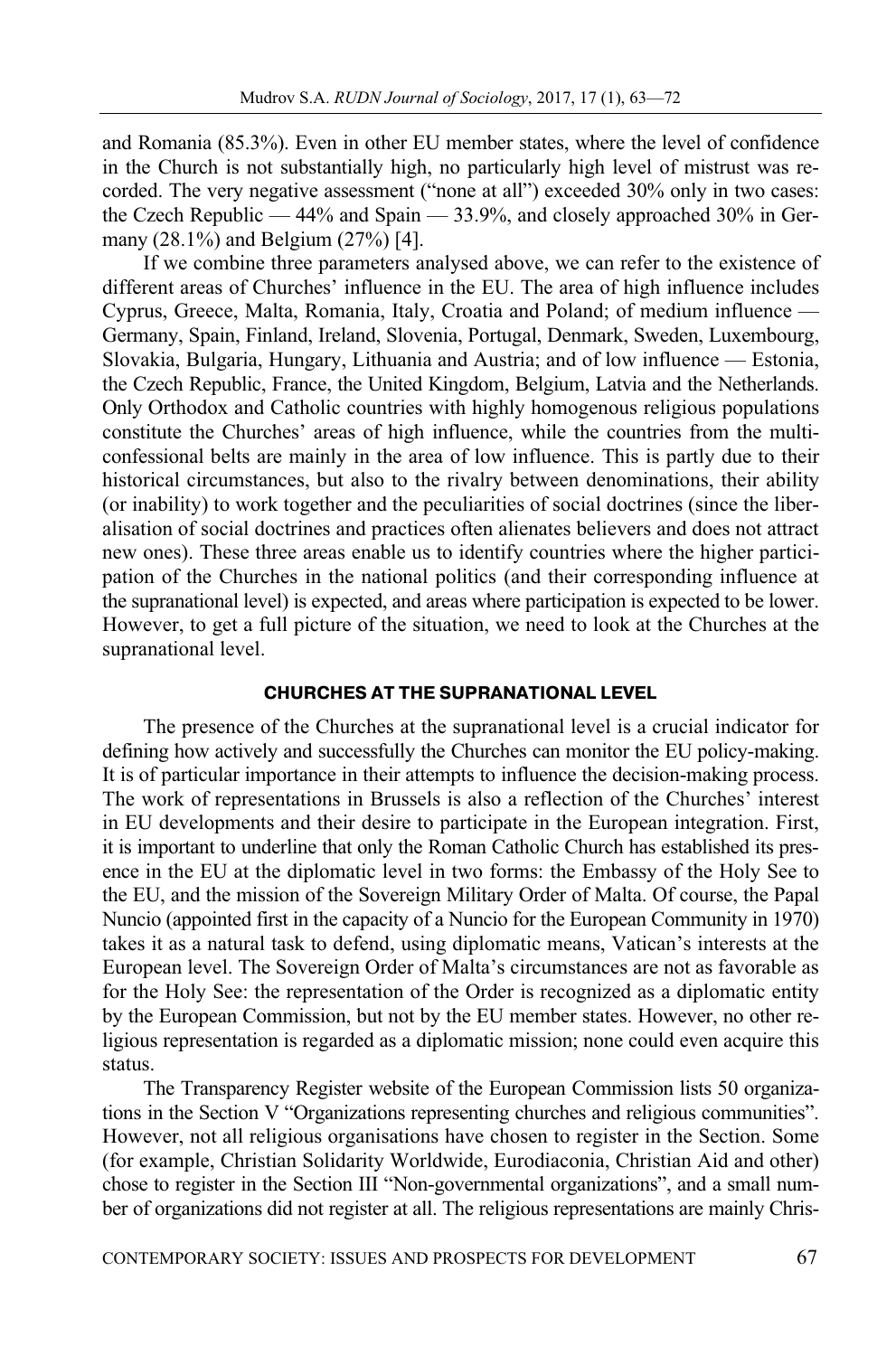tian [15]. Certainly, not all organizations have the functioning staff, a clear agenda, and an ability to monitor developments in the EU, particularly with attempts to influence its decision-making process. We can classify these representations along denominational lines. L. Leustean also suggests making a distinction along the following functional parameters: the official representation of Churches, inter-Church or convictional organizations or networks, religious orders, and single-issue organizations [8. P. 307].

The Catholic organizations working on a wide range of issues include the Commission of the Bishops' Conferences of the European Union (COMECE), Jesuit European Social Centre, and Caritas Europa. Single-issue organisations are normally concerned about immigration and refugees (one can mention here the International Catholic Migration Commission and the Jesuit Refugee Service Europe). The Orthodox representations tend to concentrate on broader issues, and include representations of the Churches of Greece, Romania, Cyprus, the Moscow Patriarchate, and the Liaison Office of the Orthodox Church (Ecumenical Patriarchate). Finally, Protestants are represented by a number of different organizations, including the Evangelical Church in Germany (EKD) office, European Evangelical Alliance, Christian Action, Research and Education (CARE for Europe), representations of the Anglican Church and of Free Churches. The ecumenical organizations are best represented by the Conference of European Churches (CEC).

## **CHURCHES' WORK IN BRUSSELS**

The analysis of practical cooperation between the Churches and the EU institutions is important to see in more detail how the work of representations in Brussels is organized. Practical cooperation between Christian organisations and European institutions usually takes form of consultations and meetings. L. Leustean distinguishes two main types of meetings: working groups (when experts from both sides focus together on specific issues), and " 'photo opportunities between the highest levels of political and religious leadership in Europe" (when Presidents of the European Council, Parliament, and Commission are present, as well as Church leaders and leaders of other religions) [8. P. 309—310]. Although "photo opportunity" meetings are the most visible to the press and general public, they seem to be mainly ceremonial with few practical consequences. There have been twelve such meetings since 2005 (Table 3).

These meetings do not give much opportunity either for substantial interventions or for discussions. It is hardly possible to have a deep and profound discussion in a meeting which only takes place once a year, lasts for two hours, and is attended by more than 20 participants. In contrast to these photo-op meetings, the working groups are more practical and provide more opportunities for influence, especially if the Church experts are good professionals in the field. However, there are no formal rules to oversee the special involvement of Christian organizations in the EU's policy-making. The Church experts work alongside experts from secular organisations, and there is unlikely to be any preference towards the former from European institutions. Moreover, in certain cases the Church affiliation can even lead to some uneasiness, if partners have strong anti-Church views or oppose any sort of religious involvement in policy, even in the form of expertise not related to a religious agenda.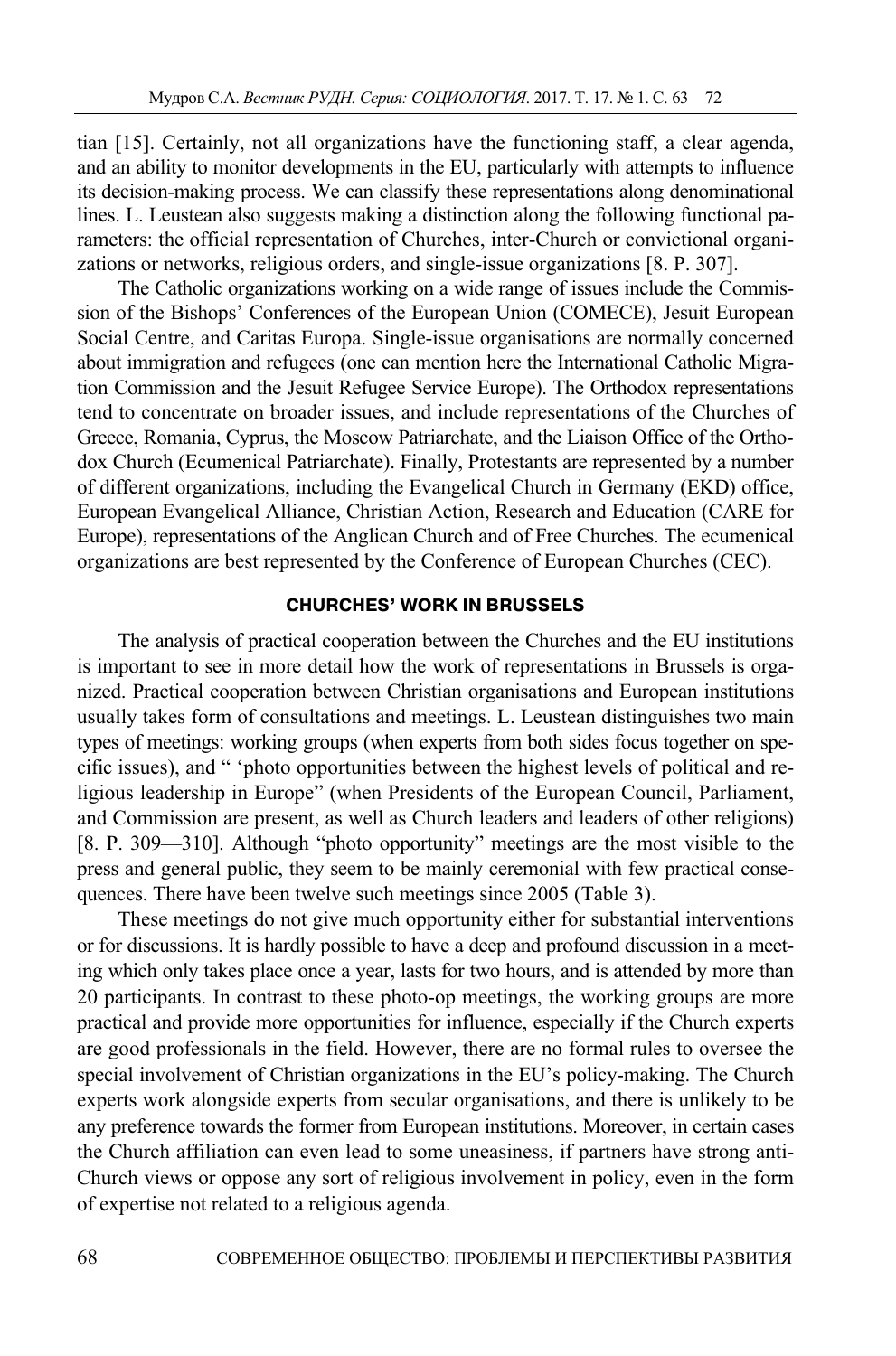Table 3

| Date             | Theme                                                                                                                      | Confessions present                                                                    |  |
|------------------|----------------------------------------------------------------------------------------------------------------------------|----------------------------------------------------------------------------------------|--|
| <b>July 2005</b> | Rejection of terrorism and ongoing EU integration                                                                          | Catholic, Protestant, Orthodox,<br>Judaism and Islam                                   |  |
| May 2006         | Fundamental rights and mutual respect                                                                                      | Catholic, Protestant, Orthodox,<br>Judaism, Islam and Buddhism                         |  |
| May 2007         | Building a Europe based on human dignity                                                                                   | Catholic, Protestant, Orthodox,<br>Judaism and Islam                                   |  |
| May 2008         | Climate change and reconciliation                                                                                          | Catholic, Protestant, Orthodox,<br>Judaism and Islam                                   |  |
| May 2009         | Economic and financial crisis: ethical contributions<br>for European and global economic governance                        | Catholic, Protestant, Orthodox,<br>Judaism and Islam                                   |  |
| <b>July 2010</b> | Combating poverty and social exclusion                                                                                     | Catholic, Protestant, Orthodox, Juda-<br>ism, Islam, Hinduism and Sikhism              |  |
| May 2011         | A partnership for democracy and shared prosper-<br>ity: a common willingness to promote democratic<br>rights and liberties | Catholic, Protestant, Orthodox,<br>Judaism, Islam and Buddhism                         |  |
| <b>July 2012</b> | Intergenerational solidarity: setting the parame-<br>ters for tomorrow's society in Europe                                 | Catholic, Protestant, Orthodox, Juda-<br>ism, Islam, Hinduism and Baha'ism             |  |
| May 2013         | Putting citizens at the heart of the European pro-<br>ject in times of change                                              | Catholic, Protestant, Orthodox,<br>Judaism, Islam and Hinduism                         |  |
| June 2014        | The future of the European Union                                                                                           | Catholic, Protestant, Orthodox,<br>Judaism, Islam, Hinduism, Sikhism<br>and Mormonism  |  |
| June 2015        | Living together and disagreeing well                                                                                       | Catholic, Protestant, Orthodox,<br>Judaism, Islam, Hinduism, Buddhism<br>and Mormonism |  |
| November<br>2016 | Migration, integration and European values                                                                                 | Catholic, Protestant, Orthodox, Juda-<br>ism, Islam, Hinduism and Mormonism            |  |

**High-Level Meetings Between Religious and Political Leaders in the EU** [2]

In principle, after the Treaty of Lisbon was entered into force in 2009, it could have been expected that the Churches would have better opportunities for the influence at the supranational (European) level. As L. Leustean noted, "the latest Lisbon Treaty gives religious communities a more significant position and institutes a consultation framework with the European institutions" [7. P. 175]. Indeed, Article 17 (3) of the Treaty on the Functioning of the European Union envisages "open, transparent and regular dialogue" with the Churches (as well as with philosophical and non-confessional organizations). In April 2010, COMECE and CSC [Church and Society Commission] CEC articulated their "General considerations" on the implementation of this provision of the Treaty of Lisbon. They emphasized, in particular, that the Churches' dialogue partners should include the Council, Commission, and Parliament, but also "other EU institutions and bodies" [1. P. 3], and that opportunities for dialogue should be given to both minority and majority Churches.

Explaining the characteristics of such dialogue, COMECE and CSC CEC noted the following: the openness means that the EU institutions should be willing "to work with citizens towards the goal of '*involvement in the lawmaking and governance'* of the EU" [1. P. 4]. One more feature of this openness is that no policy field within the EU's legislative and governmental competence should be excluded from this dialogue. It should also be "frank" and can focus, *inter alia*, on the promotion of universal values, as mentioned in the Preamble of the Treaty on European Union, on "the respect of human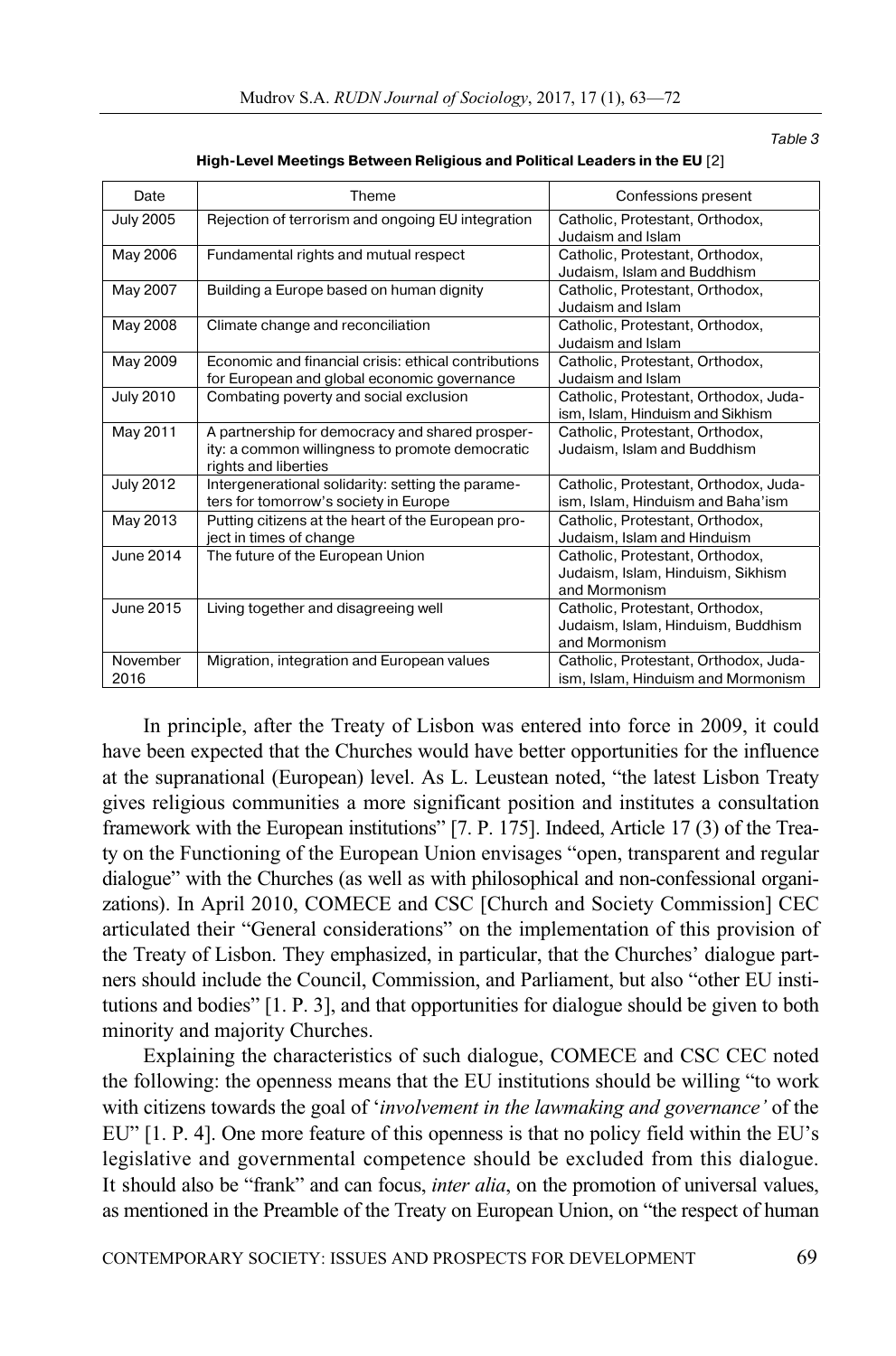dignity of every human being, reconciliation and intercultural understanding, as well as on the realization of the principles of subsidiarity and solidarity in EU policy" [1. P. 4]. Transparency is explained as a good opportunity to allow the interested public to know the Churches' perspectives on EU issues and an opportunity for the EU institutions to disseminate their views to a wider audience. The provision for a regular dialogue is particularly developed, with the Christian organizations emphasizing that regular dialogue "goes above and beyond sporadic ad-hoc meetings between representatives of Churches and EU institutions" [1. P. 5]. The Churches stressed that the future dialogue framework should improve and enhance the existing one at all levels: working contacts, consultations, dialogue seminars, and high-level meetings. In fact, those high-level and most visible meetings need "common content preparation prior to the events as well as any subsequent follow-up" [1. P. 5]. Also COMECE and CEC pointed out that they would welcome participating in the hearings organised by the European Parliament. All this confirms the Churches' readiness to closely cooperate with EU institutions.

In contrast, the European Commission's official website does not provide such substantial and inclusive definitions of the characteristics of this dialogue as elaborated by the Christian Churches. To the European Union the openness means that the "dialogue partners can be churches, religious associations or communities, as well as philosophical and non-confessional organizations that are recognized or registered as such at national level and adhere to European values". Transparent dialogue means that the European Commission, on a dedicated website, "conveys to the public all relevant information about the activities within the dialogue." Finally, regular dialogue means that "the European Commission maintains a regular dialogue with interlocutors at various levels in the form of written exchanges, meetings, or specific events" without specification of how regularly [3].

This rather reserved tone on the part of the European Commission can be considered a confirmation of R. McCrea's claim that the EU, while being not strictly secular, can in practice impose some limitations on the return of religion to the political arena [10. P. 13]. It appears that the European institutions do not show the same degree of openness and eagerness to interact with the Christian Churches that the Churches express about interacting with the EU. Certainly, it was the Churches' achievement that in the text of the Lisbon Treaty the provisions for their dialogue with the EU were separated from the dialogue with the civil society. However, it was partially watered down by the inclusion of "philosophical and non-confessional organizations" in this dialogue. Moreover, the Churches initially requested "structured" dialogue, but this word did not appear in the Article 17. Consequently, the Article 17, if fully applied, simply means dialogue with almost everyone, without any specific obligations from the European Union. In fact, putting this Article into practice still remains an issue of concern, since it is difficult to organize the dialogue with hundreds of different denominations. Therefore, it appears that the Churches will have more chances to increase their influence if the cooperation at the policy level will become more intensive — then it is likely that the Churches will be more heard in the Brussels' corridors of power.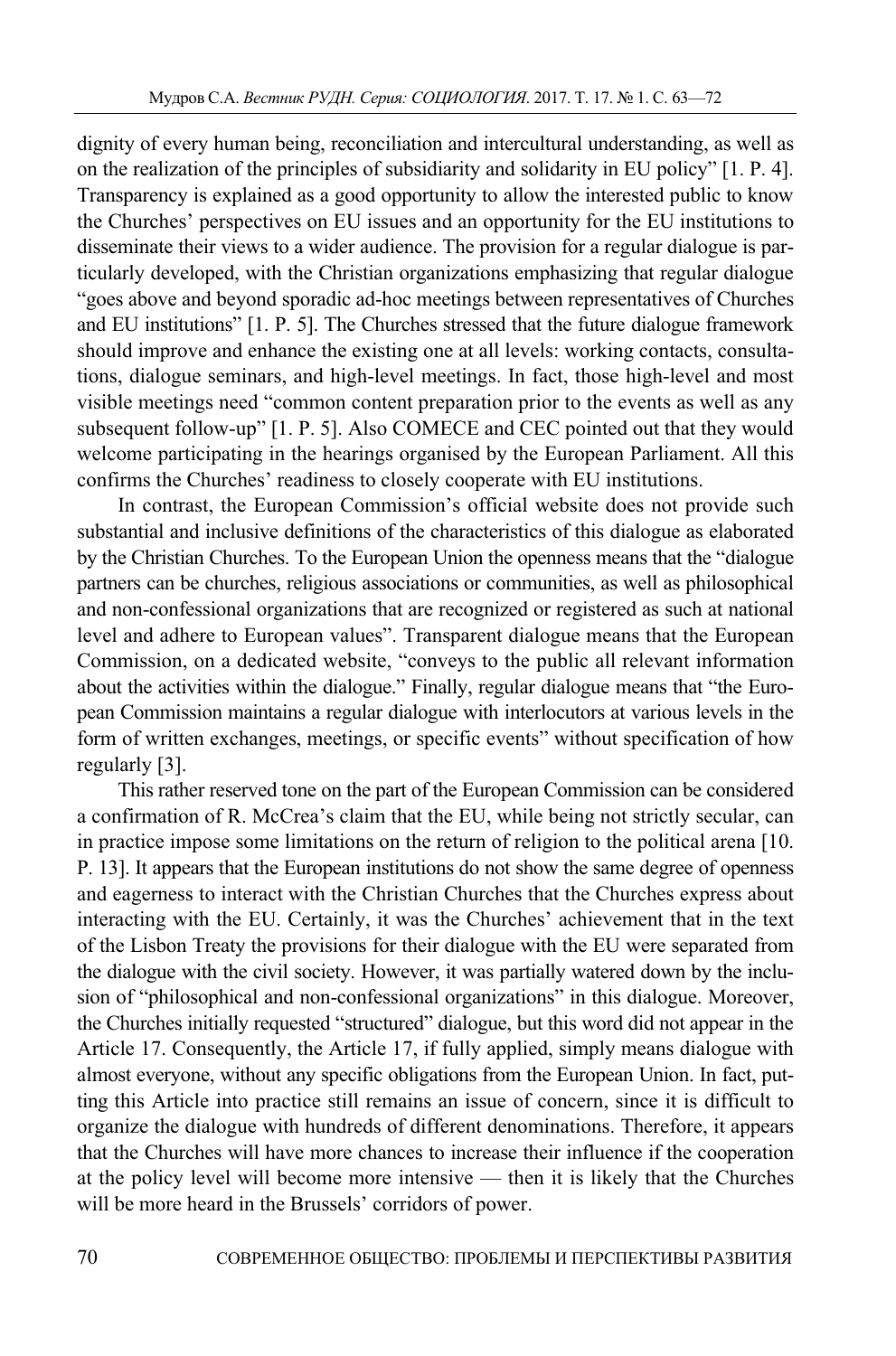\*\*\*

This article develops the concept of the Churches as unique participants of the European integration and assesses their level of influence in the EU. To evaluate the Churches' influence, various important parameters were taken into account. First, the existing Church-state relations in the EU member states. Second, the practical cooperation between the Churches and the EU institutions. All Christian denominations (except some Free Churches) show readiness to cooperate with the EU institutions on a variety of issues. This is clearly confirmed by the growing number of religious representations in Brussels, where the Catholic Church managed to establish the most influential and professional bodies, followed by the Orthodox and then by the mainstream Protestants. In addition, the Churches work together through ecumenical organizations such as the Conference of European Churches. The Roman Catholic Church exerts a higher degree of influence and involvement at the supranational level, while at the national level this depends on the circumstances of the particular country. The variations can be tremendous even between countries within the same confessional group.

Taking into account the parameters of religiosity (the belief in God, belonging to a particular denomination and the confidence in the Church) we identified the areas of the high, medium and low influence of Churches in the EU. The area of high influence includes Cyprus, Greece, Malta, Romania, Italy, Croatia and Poland; of medium influence — Germany, Spain, Finland, Ireland, Slovenia, Portugal, Denmark, Sweden, Luxembourg, Slovakia, Bulgaria, Hungary, Lithuania and Austria; and of low influence — Estonia, the Czech Republic, France, the United Kingdom, Belgium, Latvia and the Netherlands. Thus, only countries with the homogenous Catholic or Orthodox population are inside the area of high influence. The Catholic countries are located in all three groups, which confirms that the level of influence of the Church at the national level depends not only on the denominational parameter.

#### **REFERENCES**

- [1] COMECE and CSC CEC, 2010. Article 17 of the Treaty on the Functioning of the European Union. General considerations on the implementation of the dialogue: Paragraph 3. Available from: http://csc.ceceurope.org/fileadmin/filer/csc/European\_Integration/20100427\_COMECE-CSC Proposal on Article 17 TFEU.pdf.
- [2] European Commission, 2017. Dialogue with Churches, Religious Associations or Communities and Philosophical and Non-Confessional Organizations. Available from: http://ec.europa.eu/ newsroom/just/item-detail.cfm?item\_id=50189.
- [3] European Commission: Guidelines on the implementation of the Article 17 TFEU. Available from: http://www.eurel.info/IMG/pdf/guidelines-implementation-art-17.pdf.
- [4] European Values Study: Integrated Dataset, 2008. Variable v205: How much confidence in: Church. Available from: http://zacat.gesis.org/webview/index.jsp?object=http://zacat.gesis.org/ obj/fCatalog/Catalog5.
- [5] Haynes J. (Ed.) *Religion and Politics in Europe, the Middle East and North Africa.* Routledge, 2010.
- [6] Knippenberg H. The political geography of religion: Historical state-church relations in Europe and recent challenges. *GeoJournal*. 2006;67.
- [7] Leustean L. What is the European Union? Religion between neofunctionalism and intergovernmentalism. *International Journal for the Study of the Christian Church*. 2009;9(3).

CONTEMPORARY SOCIETY: ISSUES AND PROSPECTS FOR DEVELOPMENT 71